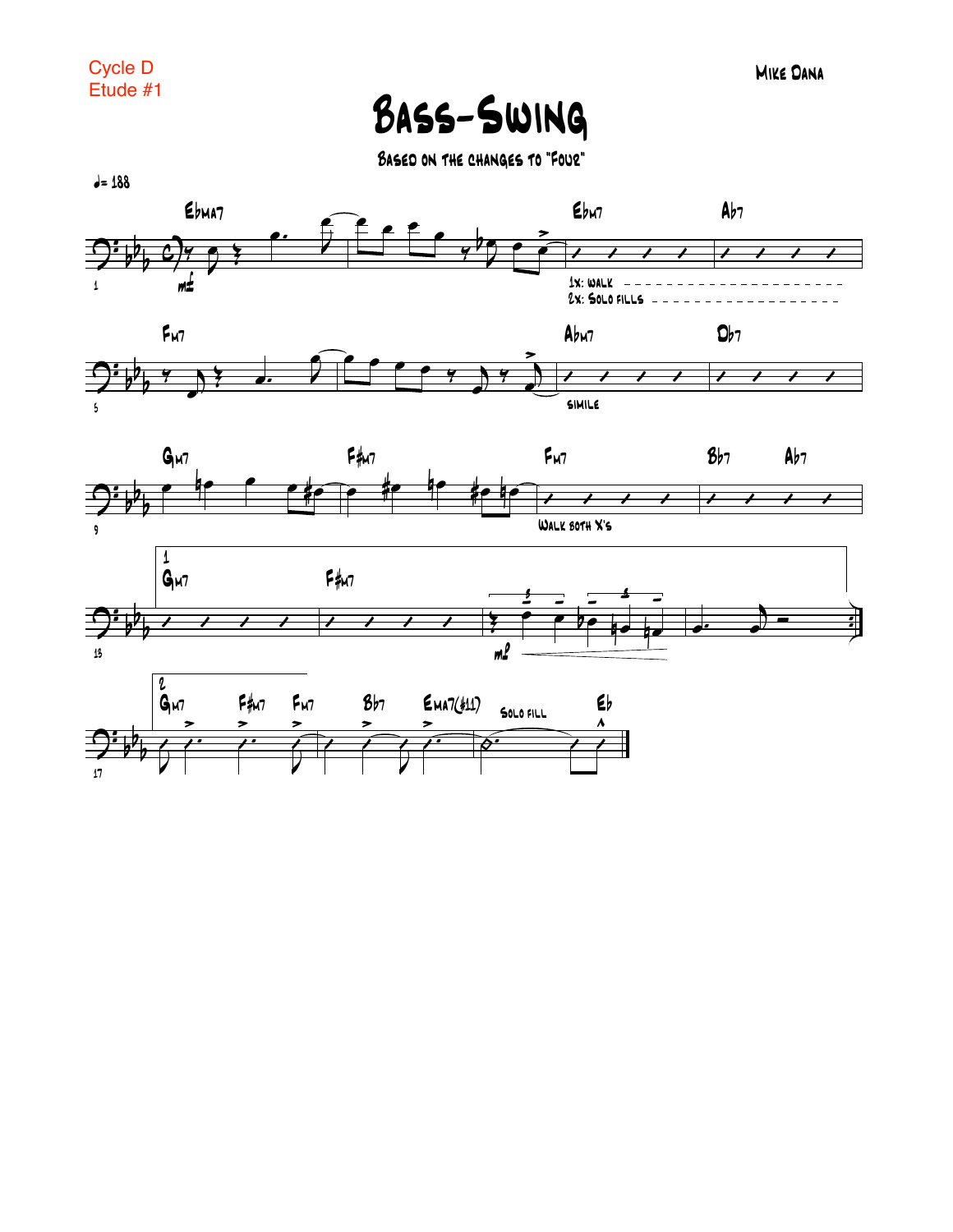**BASS-BALLAD** 

BASED ON THE CHANGES TO "MY ROMANCE"